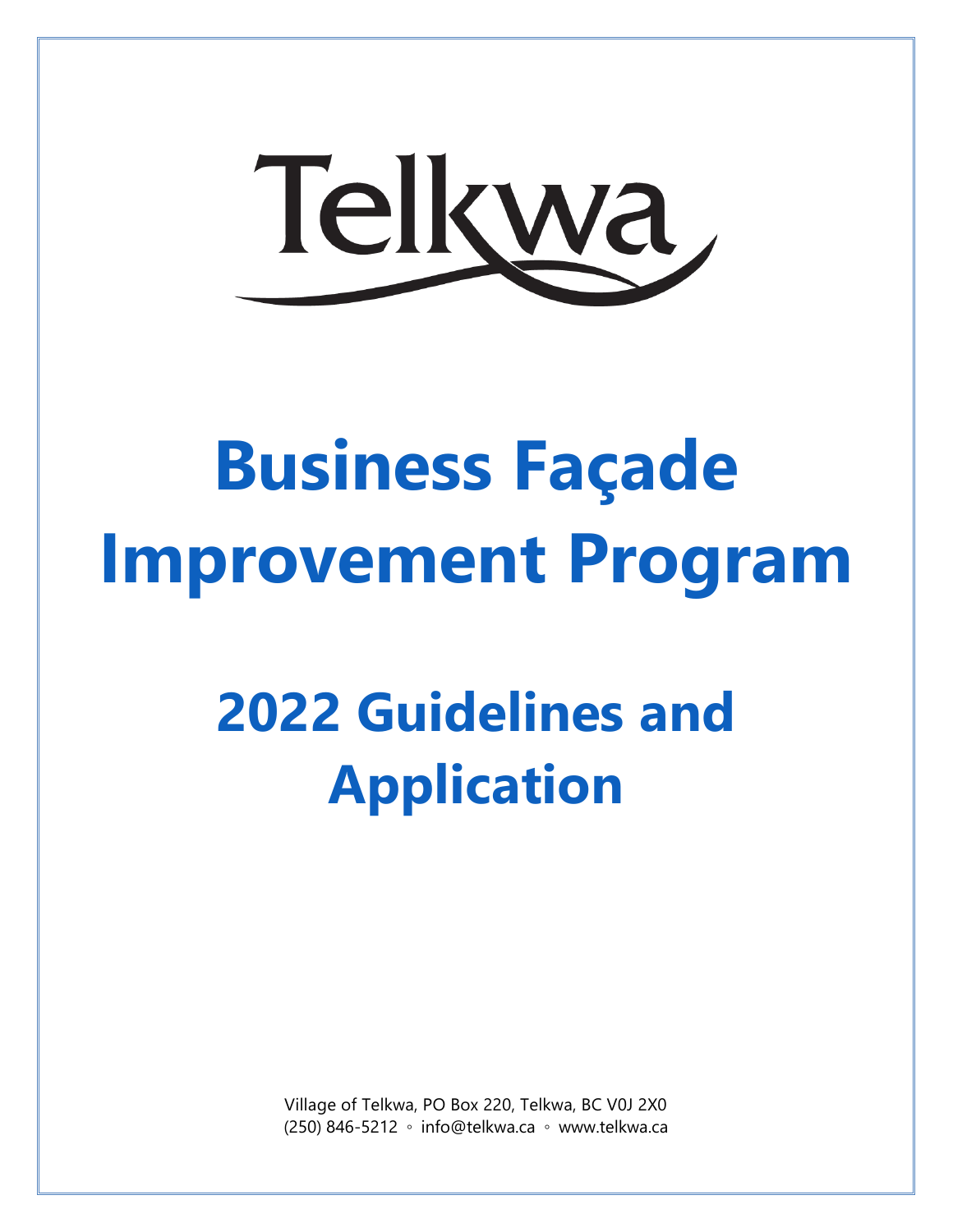#### **Program Purpose and Goal**

Telkwa's Façade Improvement Program aims to create a more vibrant downtown by assisting local businesses visually improve their exterior façade. This program will enhance economic development by encouraging private sector investment on improvements to their businesses such as façades, signage, murals, architectural features, siding, lighting, permanent planters, awnings and accessibility features.

The Village of Telkwa is pleased to provide this program which offers monetary assistance as an incentive to building/business owners, to improve the character and physical appearance of their buildings, while allowing them to assert their identity and bolstering the image of our community. Telkwa realizes that attractiveness of our community will enhance community pride, improve visitor experience and support recruitment of new businesses and/or residents.

#### **The Program**

These program guidelines are intended to maximize the program benefit for improving aesthetics of commercial areas.

The Village of Telkwa will provide a 50% reimbursement grant up to the maximum of \$5,000 per building/project to improve the façades of business in Telkwa's downtown.

Each project is eligible for a one time grant only to a maximum of \$5,000. Businesses may apply for a grant for a second project in a different fiscal year, but the second application will be reviewed on a case-by-case basis, pending program budget allocation, provided the business has not received the maximum grant amount of \$5,000.

Projects must have a minimum total cost of \$2,000 in order to qualify for the program.

Application deadline is August 31, 2022, or until the annual budget of the program has been allocated.

Funding for the Telkwa Business Façade Improvement program is provided by Northern Development Initiative Trust.

#### **Eligible Properties**

The building/project must be located in either the Village of Telkwa downtown commercial, service commercial or neighborhood commercial zones.

#### **Eligible Applicants**

- You must be either the property owner or business owner (if the applicant is the business owner, the property owner must approve the application in writing and confirm that all improvements are to be paid for by the applicant).
- Non-profit and enterprising non-profit organizations (tenants).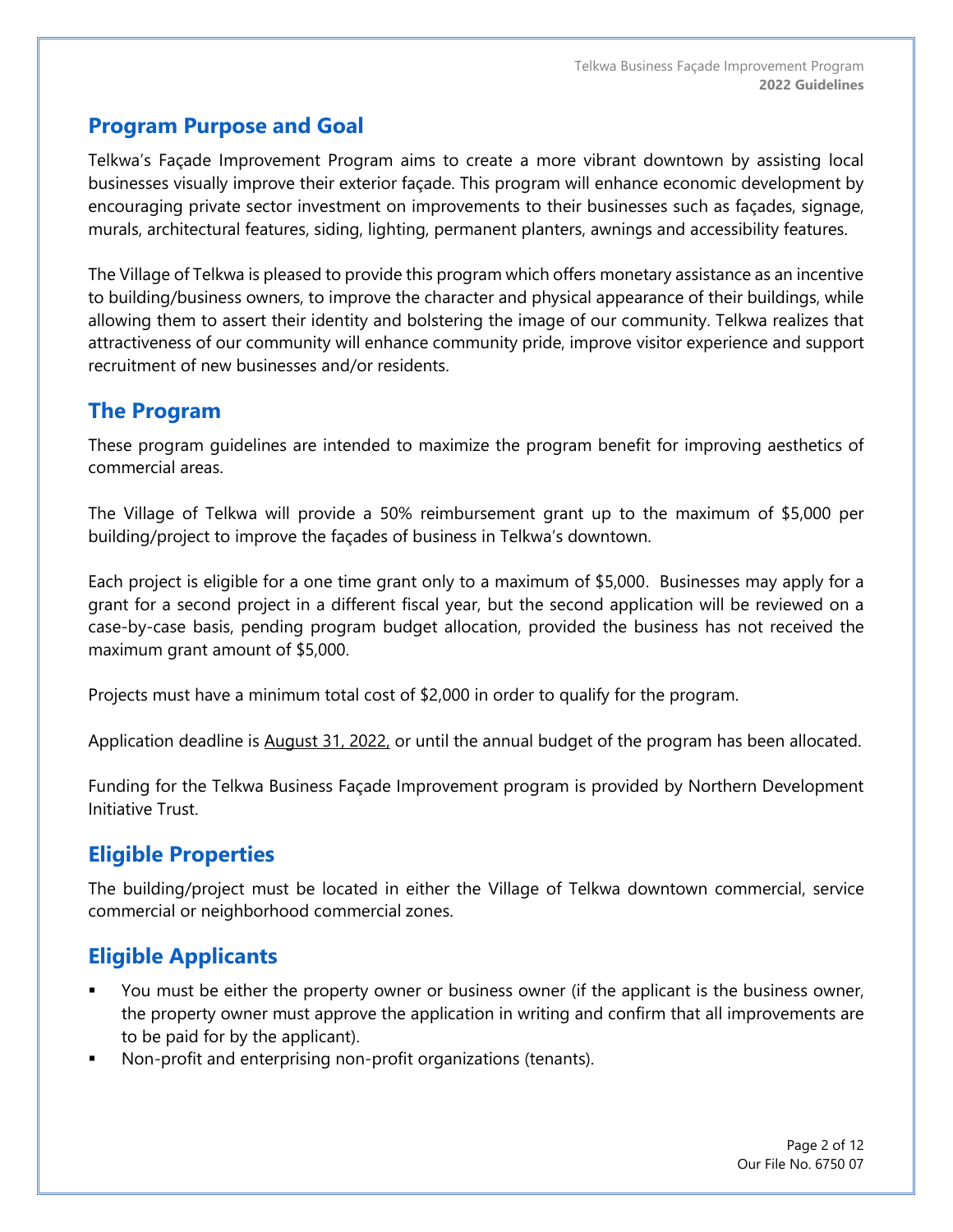- Home based businesses which are zoned commercial (C1, C2 or C3), and their business facade is visible from Highway 16 may be eligible for façade improvements provided:
	- o the business has been in operation and at the same address listed on this application for more than 12 month as at the date of receipt of their façade improvement application; and
	- o the business owner is creating a store front for in-person commerce.
- All other home-based businesses without a commercial storefront (eligible for wayfinding signage only).
- Property taxes pertaining to the property are fully paid and current.
- Current, valid business licenses for the property (unless otherwise exempt).
- No outstanding building permits, stop work orders, or development permit condition requirements outstanding.
- Northern Health permit is up to date for food service providers.
- The subject building has not received a previous grant to the maximum allowable amount under this program.

#### **Ineligible Applicants**

- Residential homes.
- **E** Apartment buildings.
- Government owned buildings (municipal, provincial or federal; even if they have business tenants).
- Properties outside the specified area (as defined in Eligible Properties).
- Empty buildings or businesses that are not operating (exception if the business is renovating or doing improvements to the building in anticipation of re-opening).

#### **Eligible Façade Improvements**

Eligible improvements may consist of but are not limited to:

- Exterior lighting (new but not replacement).
- **Exterior architectural features.**
- **Exterior surfaces and details (decorative details, moldings, trims etc.).**
- Windows (only if part of larger enhancements, no stand-alone window replacement).
- **■** New siding.
- Façade painting.
- **Entrances and doorways (only if part of larger enhancements, no stand-alone entrance/doorway** replacement).
- **■** Awnings.
- Signage (affixed to the building).
- Wayfinding signage (*sign located on the business property i.e. at the bottom of a driveway*).
	- o Signs are eligible for 50% to a maximum of \$500 and must adhere to any signage bylaws and regulations.
- Accessibility improvements (ramps, wider doors etc.) to the outside of the building only AND are part of a larger façade improvement project.
- Outdoor patios (including associated construction and material costs specific to the structure and preparation of the patio only).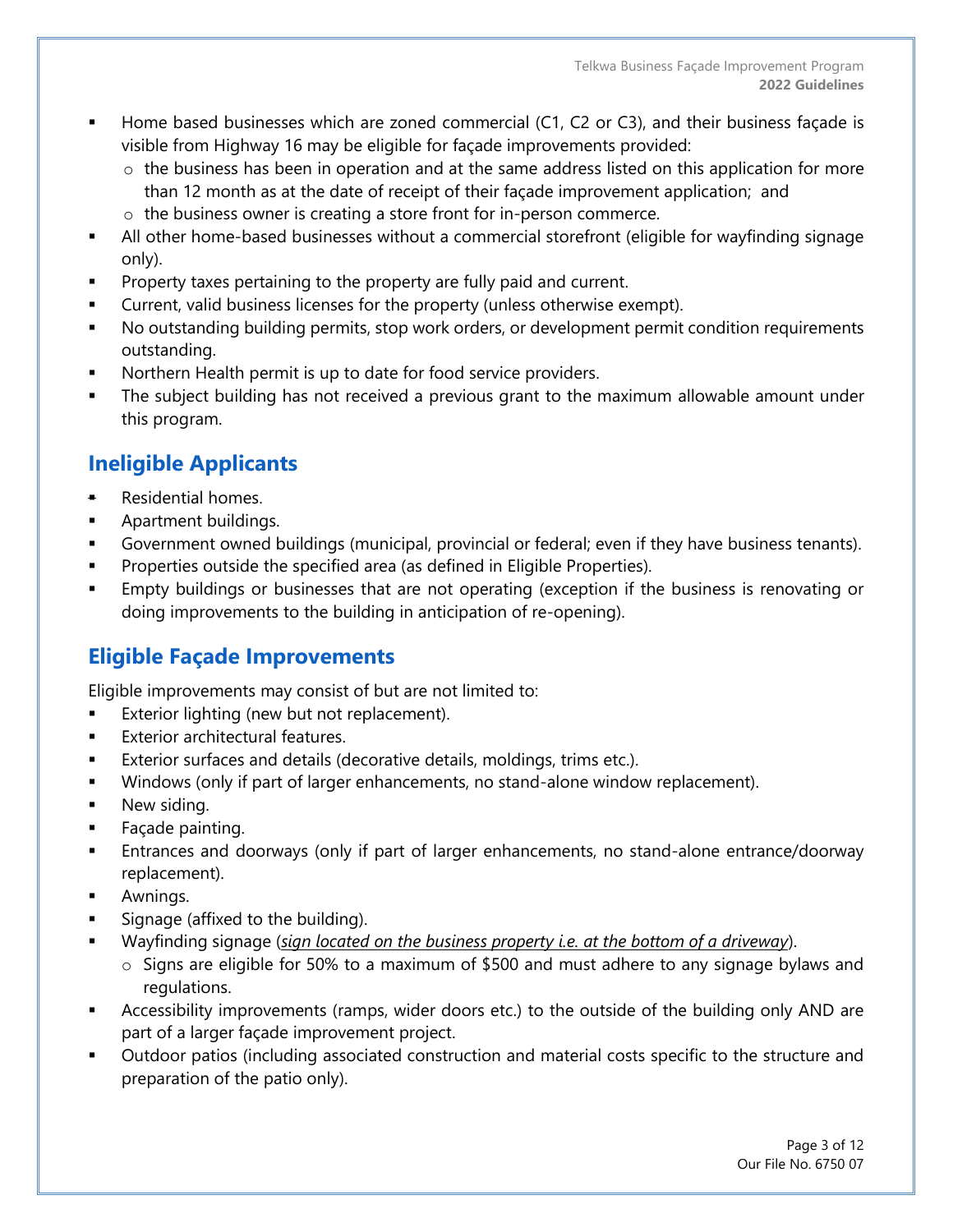#### **Ineligible Façade Improvements**

The following improvements are ineligible:

- Routine maintenance.
- **EXECUTE:** Structural repairs.
- Roofs.
- Non-permanent fixtures (benches, planters, patios, patio heaters etc.).
- **■** Landscaping.
- Paving.
- Fencing.
- **■** Interior/internal improvements.
- Any improvements not visible from the public right of way.
- Construction of additions, accessory buildings or new buildings.
- Any improvements that have been started prior to application approval.
- **•** Any improvements deemed inconsistent with redevelopment purposes and design guidelines.

#### **Eligible Costs/Expenses**

- Direct project labour costs.
- **EXED** Design, architectural or engineering fees (related to facade only).
- Contractor fees.
- Rental of tools and equipment.
- Project related materials and supplies.
- **■** Shipping and/or freight.
- PST.

#### **Ineligible Costs/Expenses**

- Staff wages and/or benefits.
- **•** Purchase of construction tools or equipment.
- Operational costs including utilities (hydro, gas etc).
- Duties.
- **■** Permit fees.
- **Expenses related to improvement to the building façade not visible from the public right of way.**
- Façade improvement expenses started prior to application approval.
- GST.

#### **Design Guidelines**

In order to be eligible for this grant, the applicant must submit designs and costing for the project.

Proponents are highly encouraged to align their developments with the Village of Telkwa's existing planning. Applicants are encouraged to review the 2011 Official Community Plan Bylaw #613 and Telkwa Downtown Design Guidelines Best Practices. Applicants are also encouraged to align with the *Smart Growth on the Ground* principals found at www.smartgrowth.org. As far as possible, projects must be consistent with the general form and character of the design guidelines set out for the area.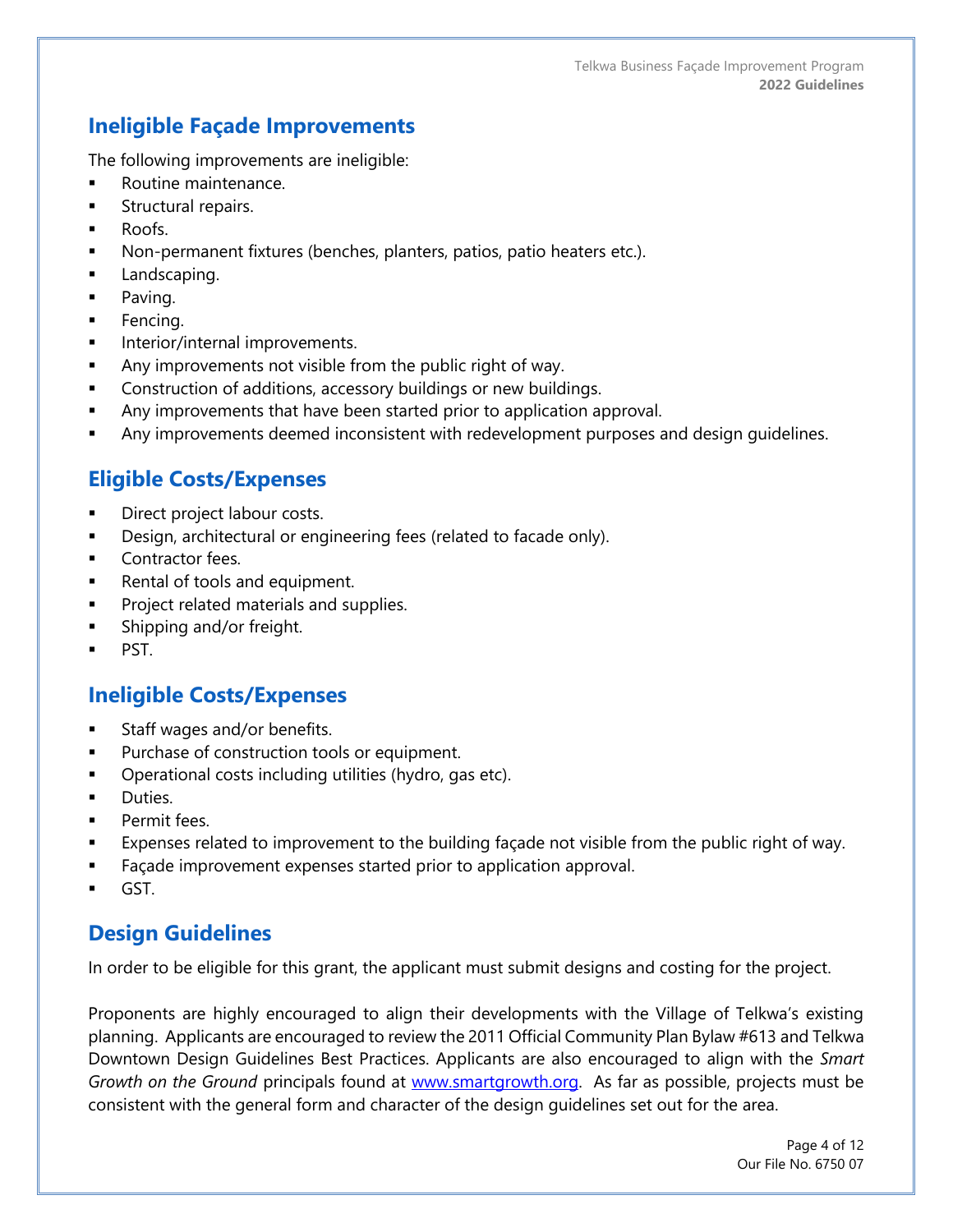A Village of Telkwa review committee will consider the merits of the design and the impact on the streetscape and Highway 16 corridor.

Designs need to clearly outline the proposed improvements to allow the review committee to accurately evaluate the project, and clearly see that the finished product looks like what was intended during the application process. In order to be eligible for this grant, the applicant must submit a design drawing (front elevation) and a budget for the project. Designs need not be done by a professional architect or designer but it is recommended that the tenant/property owner seek professional help, keeping in mind that grants will be awarded based on merit of design and visual impact to the streetscape. Designs need to clearly outline the proposed improvements to the review committee to evaluate the project. The drawings should clearly show what the finished project would look like.

The objective of this program is to make significant improvements to the appearance of our downtown streetscape, even if it is just one building at a time. Should the review committee deem that the proposed project does not have a positive impact to the streetscape, the application may be denied.

Building, sign and/or other permits may be required based on the extent of the improvements to be completed. These requirements are not waived by approval for the Business Façade Improvement Program and should be applied for prior to or concurrently with application for this program.

#### **Business Application Process**

Submitting an application does not necessarily mean your project or a specific grant amount will be approved. All project proposals are subject to a comprehensive review, must meet high quality standards, and must reflect the spirit and intent of the Business Façade Improvement Program Guidelines.

- 1. Owner/Tenant submits a completed application with designs. All required supporting materials (including high resolution before photographs/pictures of the façade) and documents (including owner authorization) must be received prior to be considered complete.
- 2. Committee reviews the application and proposed façade improvements to ensure that improvements meet the applicable 2011 OCP guidelines and Business Façade Improvement Program Guidelines.
- 3. Applications are reviewed and a decision to accept or reject the application is made.
- 4. Applicant is advised of the decision by email and mailed letter.
- 5. For successful applications, a Letter of Understanding is sent to the applicant which must be signed by the owner/tenant and the Village CAO.
- 6. Owner/Tenant acquires any required permits and completes the renovations.
- 7. Owner/Tenant provides verification of the following:
	- a. Copies of expenses (including invoices or other confirmations of payment) and submits their totals on the provided expense tracking sheet.
	- b. Certification of Completion signed by the applicant or contractor, indicating that all work described in the application/approval and has been paid in full.
	- c. Before and after photographs of the improvements
	- d. A testimonial of the Façade Improvement Program.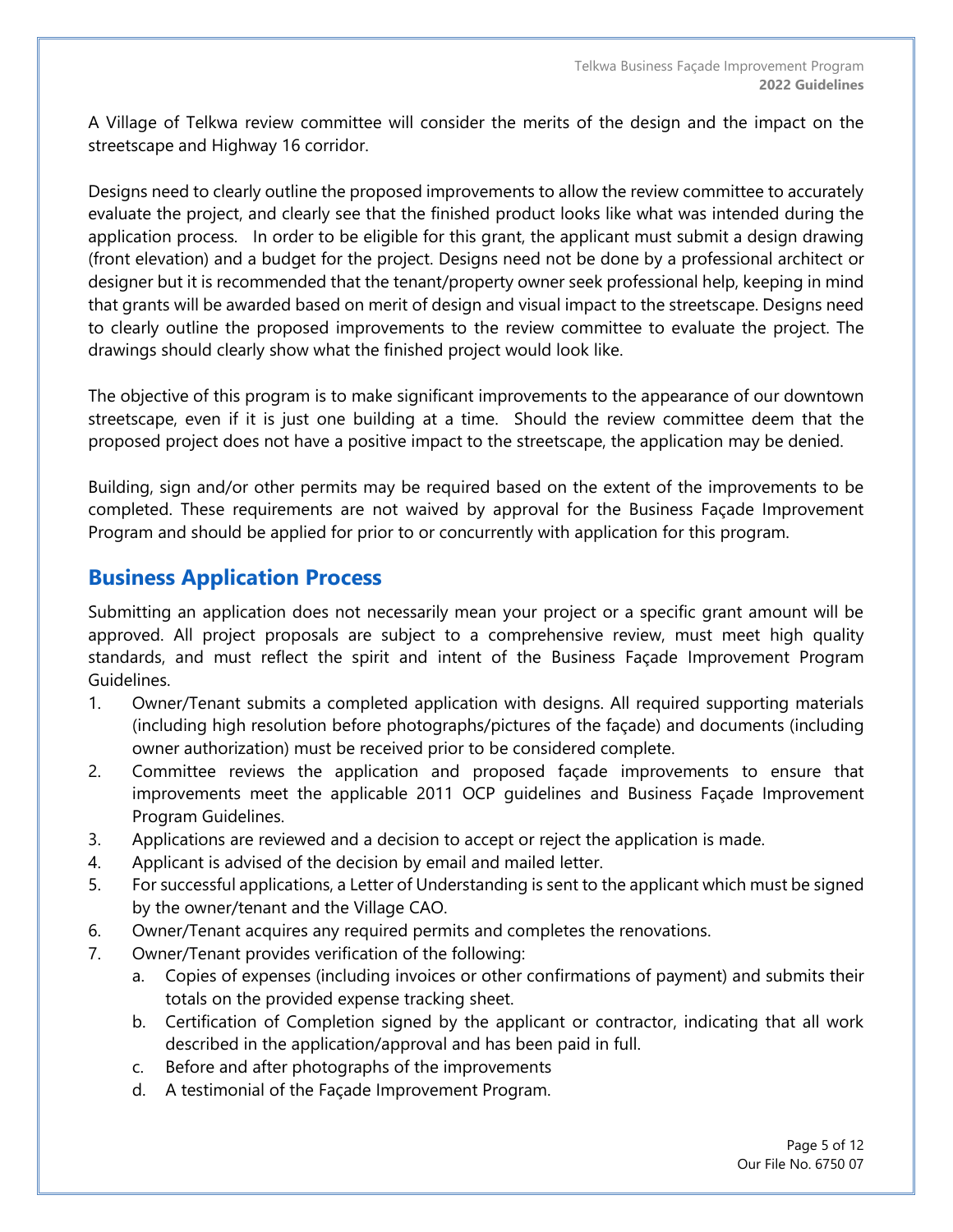- e. Proof that the improvements have passed final inspection for municipal permits (where required) and meet all building standards and codes (where required).
- 8. Village staff verify that the renovations meet the Letter of Understanding requirements and provides confirmation to the Village CAO.
- 9. Village CAO approves reimbursement and a cheque is issued to the project proponent.

#### **Time Frame**

Applications must be submitted and approved by the Village of Telkwa PRIOR to the onset of the façade improvement project in order to be eligible to receive funding.

Once a completed application is received, the municipality will send an email to applicant confirming receipt. Decisions will be made no later than one month after an application is received.

Once accepted, the Tenant/Owner has until December 31<sup>st</sup> of the current year to complete the project from the date indicated on the signed Letter of Understanding. Funding cannot be carried over from one calendar year to the next.

#### **Evaluation/Selection Process**

The 3 review committee members (consisting of Village of Telkwa staff) will review all applications, determine eligibility of projects and make recommendations to the CAO about which projects should be funded.

Projects will be ranked on the following criteria:

- 1. If the project is aligned with Telkwa's 2011 OCP overall design guidelines.
- 2. If the project, once completed, will have a noticeable and positive impact on the streetscape.
- 3. Age and condition of building i.e. buildings in poor condition have greater likelihood of project approval.
- 4. If a professional designer or architect has been used.

#### **Appeal Process**

In the event that an application is declined, the proponent may request a meeting to discuss the application with the purpose of:

- 1. Seeking input on the proposal in order to modify the application and meet the program guidelines.
- 2. Provide additional information to the Village of Telkwa in order to seek reversal of the decision to decline the application.

The review committee may choose to refer the appeal to Village Council.

#### **Additional Information**

The Village of Telkwa may require development, building and or sign permits based on the extent of the improvements to be completed. Development Permits are required for projects costing in excess of \$5,000 in the downtown / commercial zones.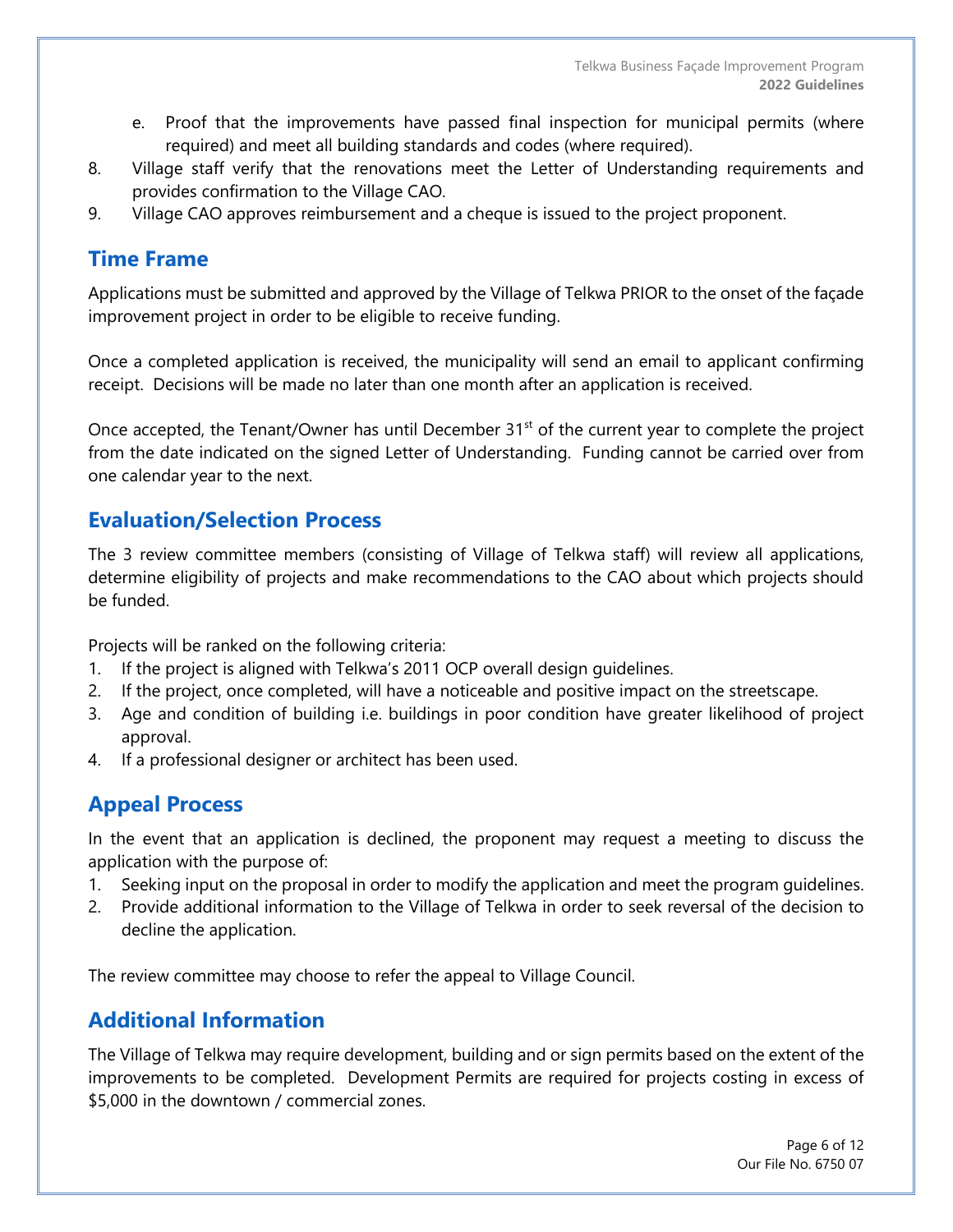Building Permits are required for renovations bigger than 10 square metres in size.

Sign permits may be required.

For additional information regarding building permits please contact the office at 250-846-5212.

Page 7 of 12 Our File No. 6750 07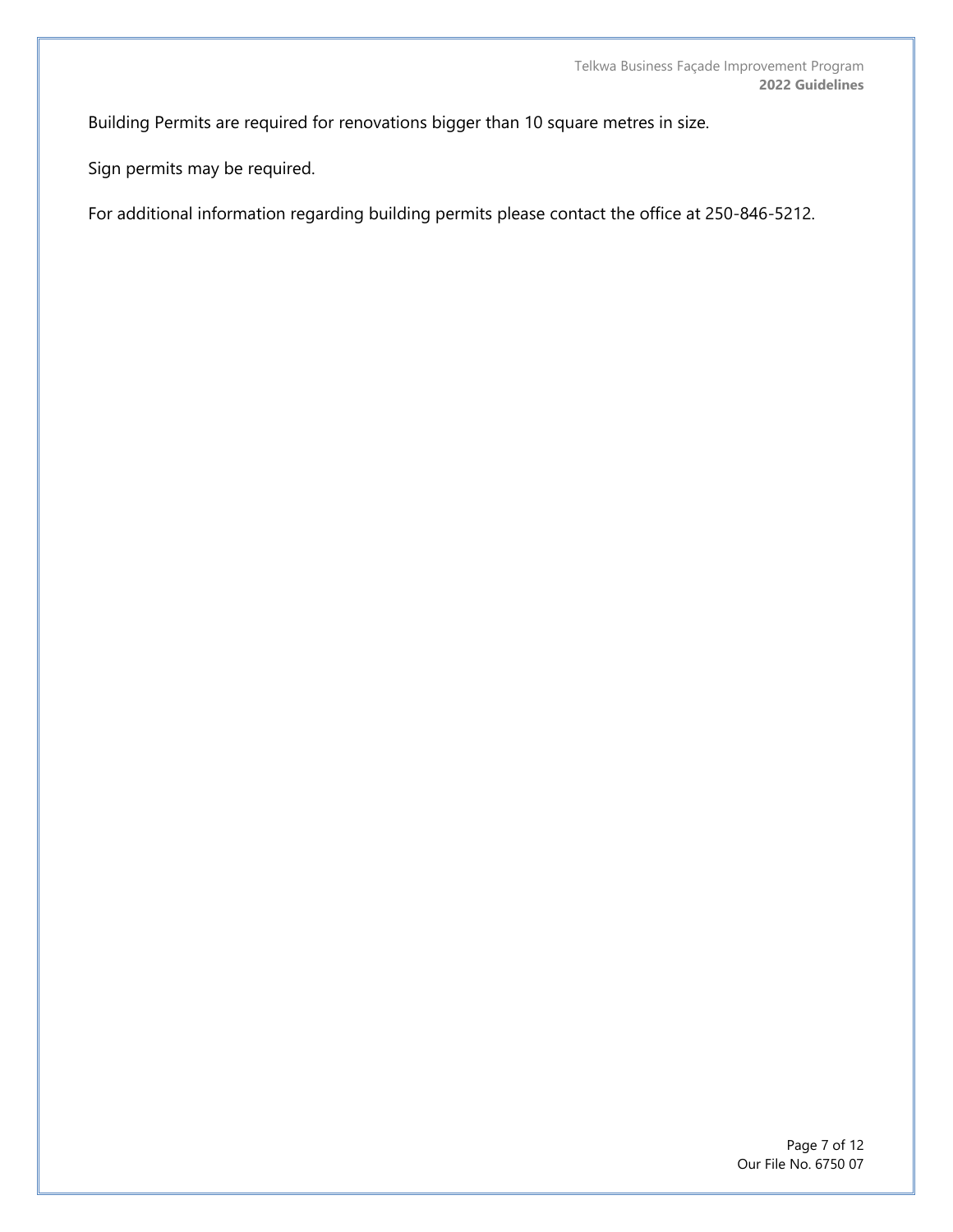## **Grant Application**

#### **Applicant Information**

| <b>Applicant Name:</b>   |  |  |  |
|--------------------------|--|--|--|
| Mailing Address:         |  |  |  |
| Phone Number:            |  |  |  |
| Email:                   |  |  |  |
| <b>Building Address:</b> |  |  |  |

If you are applying as the tenant of a building, please provide the following information and attach a letter of consent from the owner(s) stating that you are allowed to make the proposed changes and that the improvements will be at your expense:

| Owner Name:      |  |
|------------------|--|
| Mailing Address: |  |
| Phone Number:    |  |
| Email:           |  |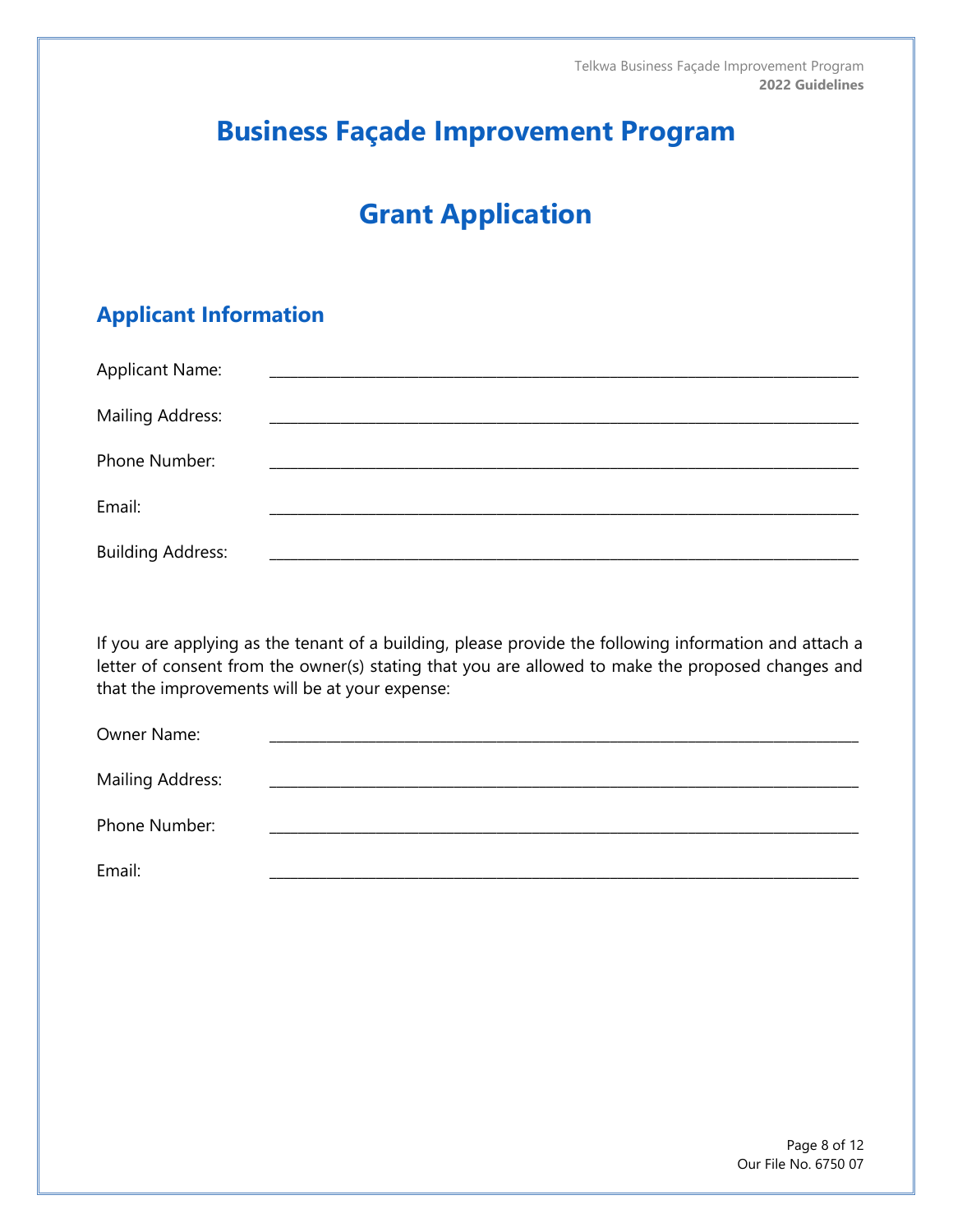## **Project Description**

Describe the proposed project; please attach any extra sheets, photographs, designs, samples, etc. Describe the work to be done and the materials to be used.

|                                 | <u> 1989 - John Harry Harry Harry Harry Harry Harry Harry Harry Harry Harry Harry Harry Harry Harry Harry Harry H</u> |  |  |
|---------------------------------|-----------------------------------------------------------------------------------------------------------------------|--|--|
|                                 |                                                                                                                       |  |  |
|                                 |                                                                                                                       |  |  |
| Planned start date:             |                                                                                                                       |  |  |
| Planned completion date:        |                                                                                                                       |  |  |
| Total project cost (estimated): |                                                                                                                       |  |  |
| Funding amount requested:       |                                                                                                                       |  |  |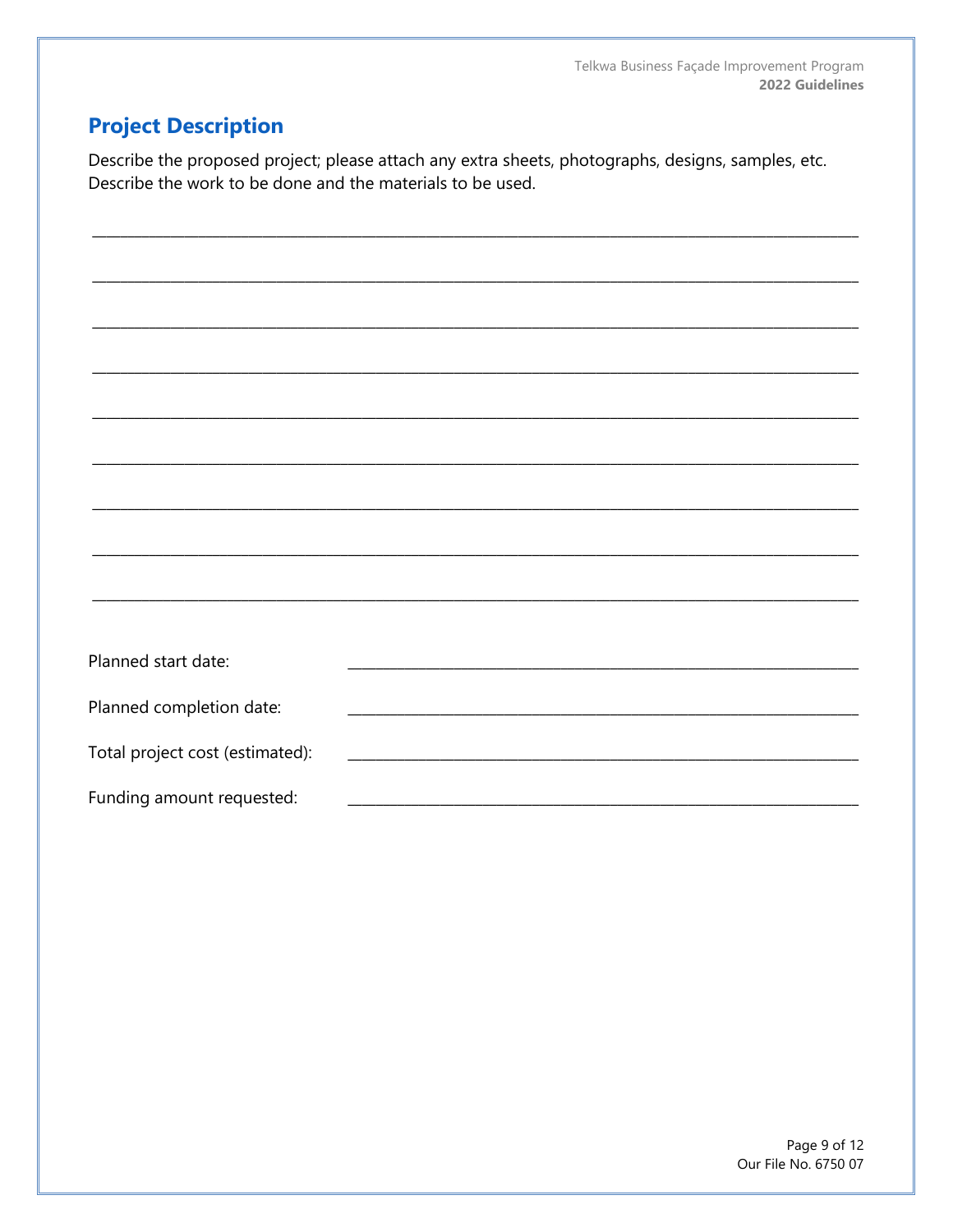Project cost breakdown (estimated):

|                        | Labour | <b>Materials</b> |
|------------------------|--------|------------------|
| Design                 | \$     | \$               |
| (Min 15% of grant)     |        |                  |
| Mechanical             | \$     | \$               |
| Electrical             | \$     | \$               |
| Structural             | \$     | \$               |
| Other (Please Specify) | \$     | \$               |
| Total                  | \$     | \$               |

## **Applicant Checklist**

| Property taxes paid                  | Photographs of existing condition    |
|--------------------------------------|--------------------------------------|
| Utility taxes paid                   | Detailed specifications supplied     |
| Business license fees paid           | Contractor's cost estimates supplied |
| Required permit application complete | Drawings / designs supplied          |
| Building owner authorization         | Materials and colour samples         |
| <b>Signed Terms and Conditions</b>   | Northern Health permit up to date    |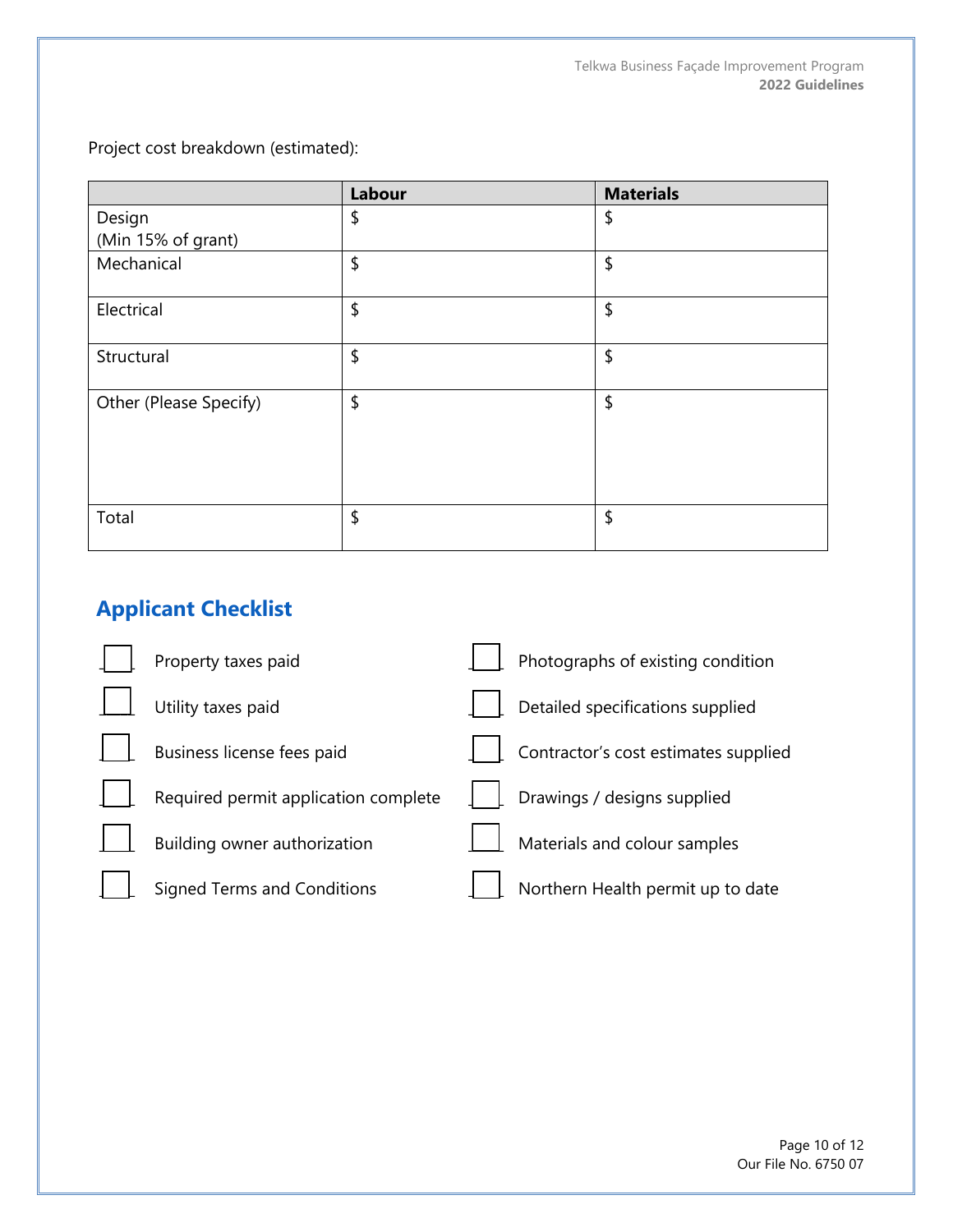## **Terms & Conditions**

I, \_\_\_\_\_\_\_\_\_\_\_\_\_\_\_\_\_\_\_\_\_\_\_\_\_\_\_\_\_\_\_\_\_\_\_\_\_\_\_\_\_\_\_\_\_\_of \_\_\_\_\_\_\_\_\_\_\_\_\_\_\_\_\_\_\_\_\_\_\_\_\_\_\_\_\_\_\_\_\_\_\_\_\_\_\_\_\_\_\_\_\_\_\_\_\_\_\_\_ have

(Applicant) (Business / Building)

read the complete application and concur with and give my consent to the work proposed in the application.

I assume all responsibility for obtaining appropriate architectural drawings, building permits and inspections, and hiring of contractors as necessary. I will allow the Village of Telkwa to use before and after pictures of the project and testimonials for the purpose of promoting this program in the future.

I agree not to involve the Village of Telkwa or the Façade Improvement Program in any legal action between myself and any contractors, estimators, employees, workers or agents arising from or out of the Façade Improvement Project.

I give my consent to the Village of Telkwa to make all inspections necessary to confirm that the approved plans are implemented in accordance with the expected standards.

Payment of approved grants will be made upon the applicant providing the Village of Telkwa proof of final completion of proposed improvements, along with verification of expenditures and proof of final inspection (when required).

| Signature |  |  |  |
|-----------|--|--|--|
|           |  |  |  |
|           |  |  |  |

Date  $\Box$ 

**OFFICE USE** Application

Received by: Note: The Contract of the Contract of the Date: Date:

Page 11 of 12 Our File No. 6750 07